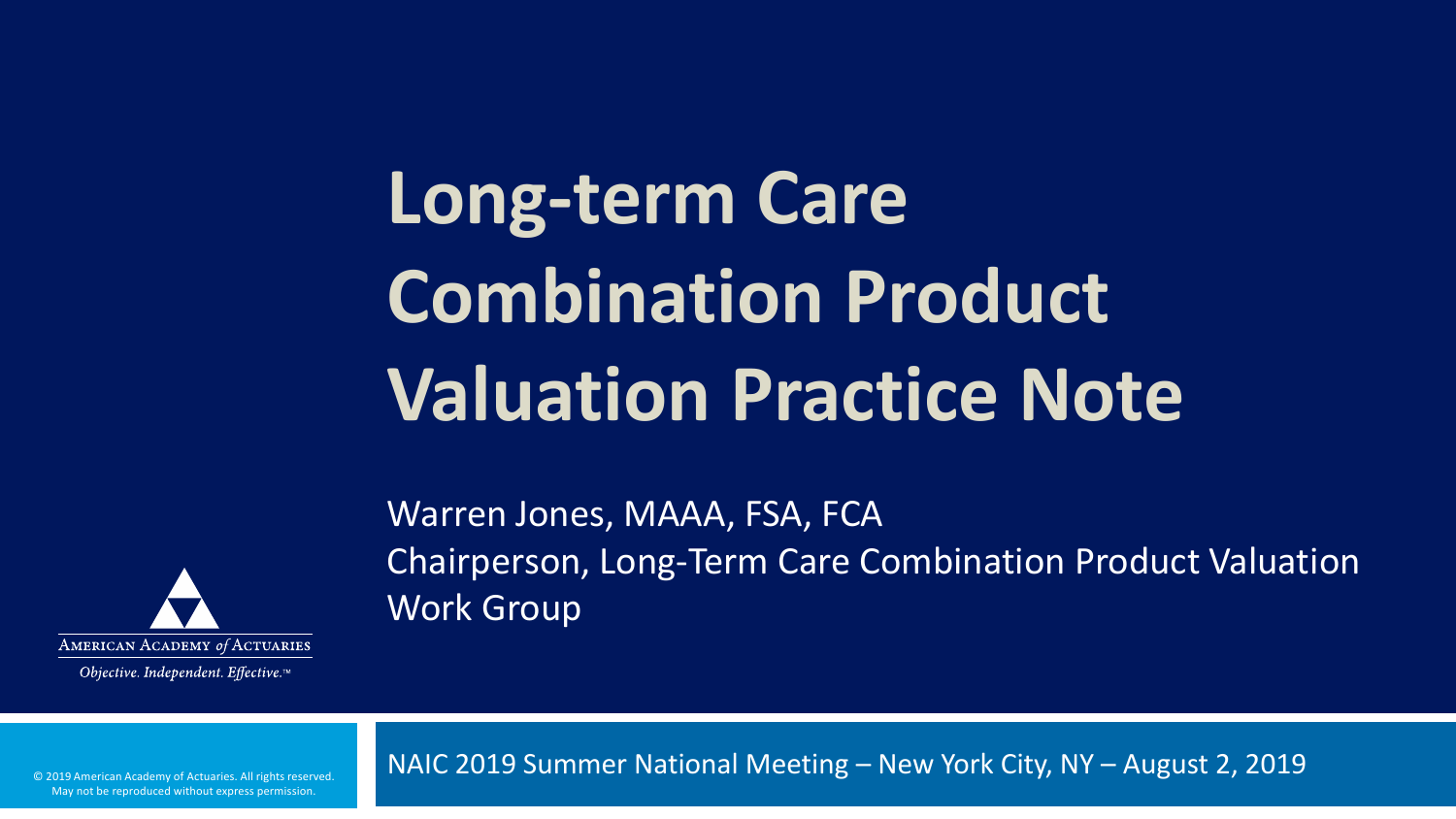

- $\Box$  The Work Group, in conjunction with the Academy Research Task Force, conducted a survey of carriers completing Form 4 of either the 2015 or 2016 LTC Experience Exhibit.
- $\Box$  The survey addresses Generally Accepted Accounting Principles (GAAP), statutory and tax valuation assumptions and methods.
- $\Box$  The survey and responses are included in the appendix to the draft practice note in their entirety.

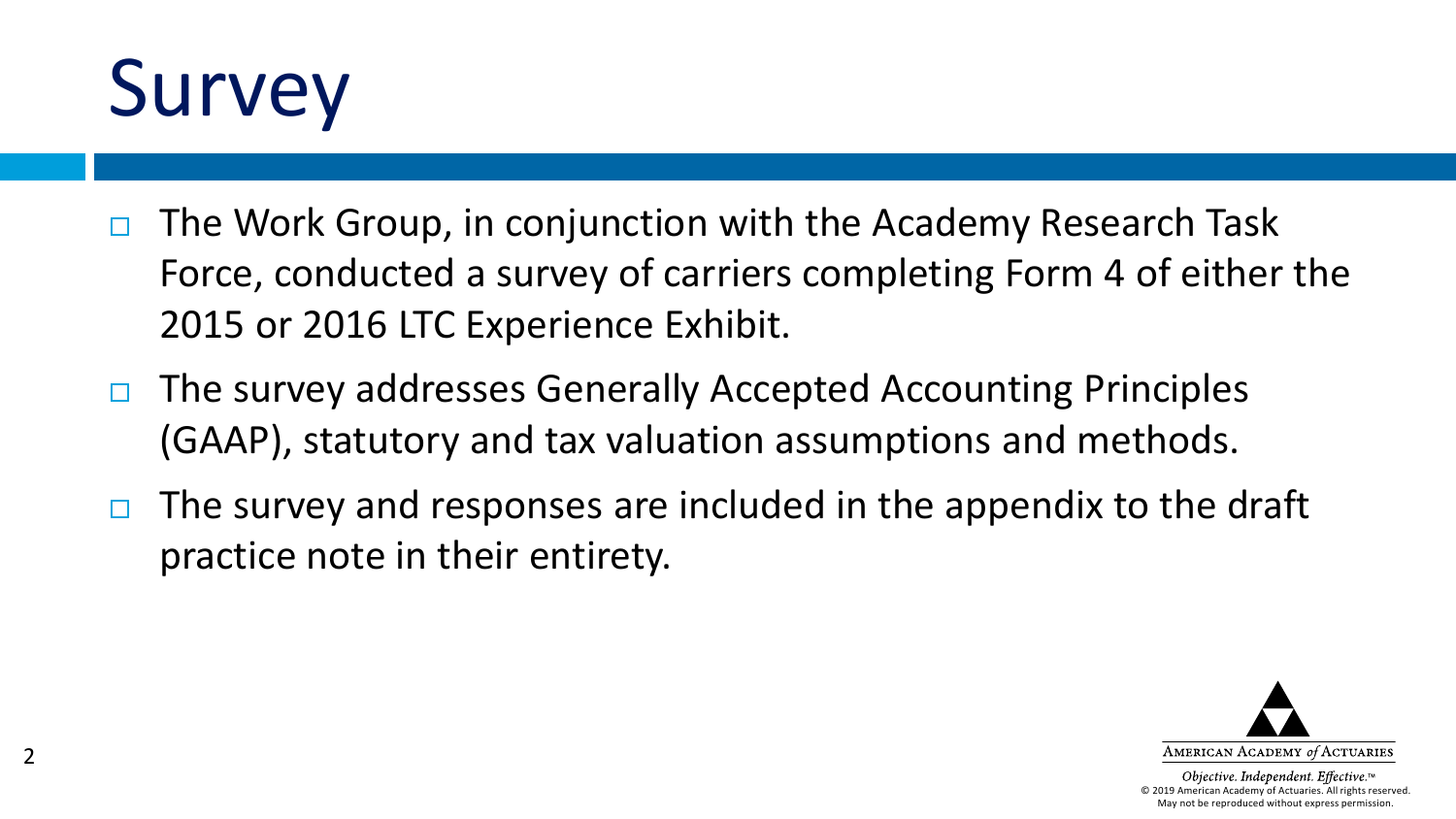## Survey

#### □ Relevant Pool of Companies:

- 24 life insurance companies filed Form 4 with their LTC Experience Reports, indicating they had LTC Combo riders in their inforce book of business either on December 31, 2015, or December 31, 2016.
- See Appendix 1 of the survey for the list of the 24 companies.
- Sample:
	- We contacted Academy members at 22 of the 24 companies, requesting their participation in the survey.

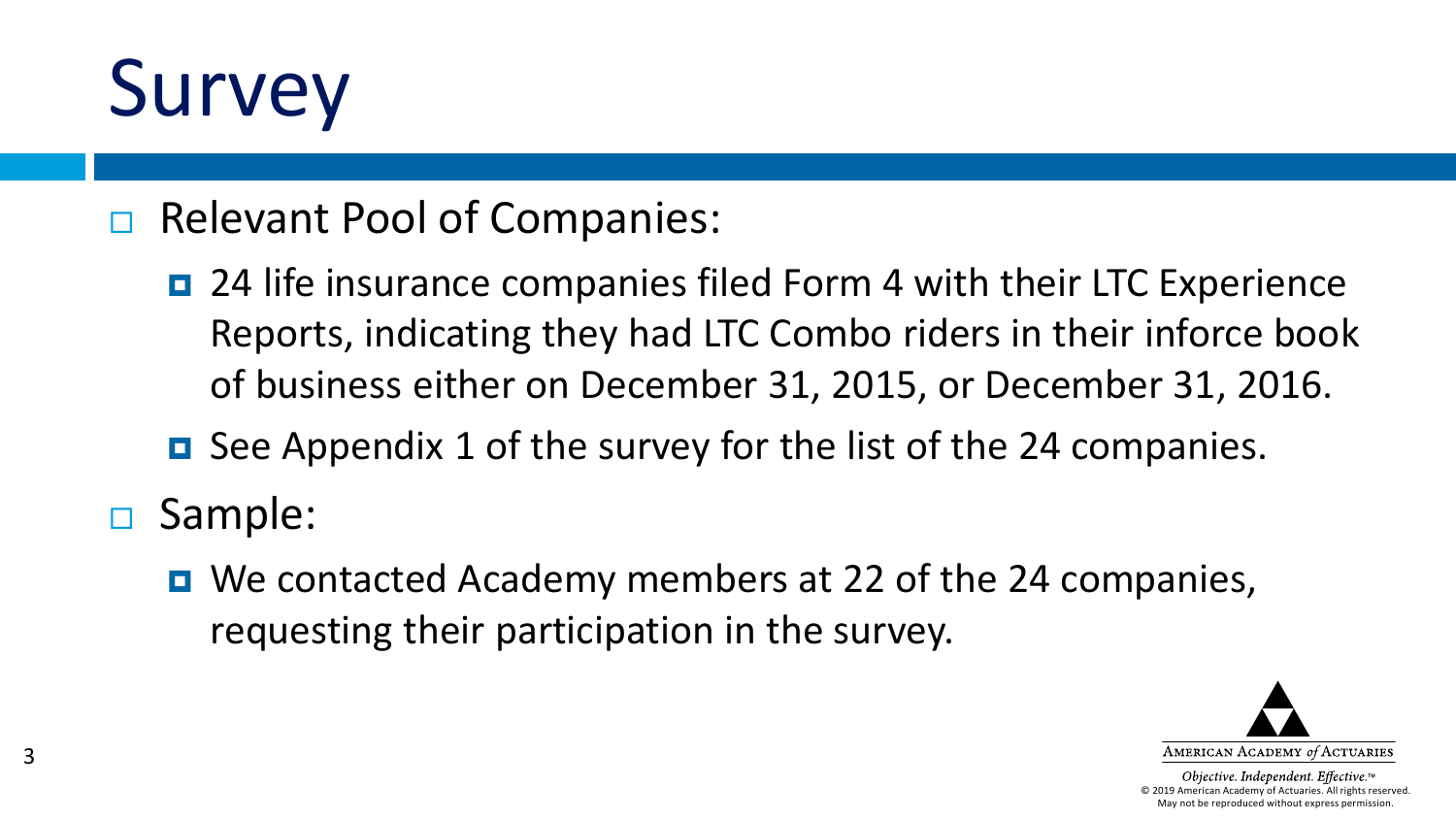## Survey

- □ Survey Time Period:  $7/6/2017 8/11/2017$ .
- □ Response:

4

- $\blacksquare$  We received completed surveys from eight of the 22 companies (36%). Of those eight, two indicated they did not have LTC Combo riders in their inforce book of business as of December 31, 2016.
- $\blacksquare$  The six companies with relevant riders reported on 11 such products.
- $\Box$  Of the 11, one reported a deferred annuity as a base plan.

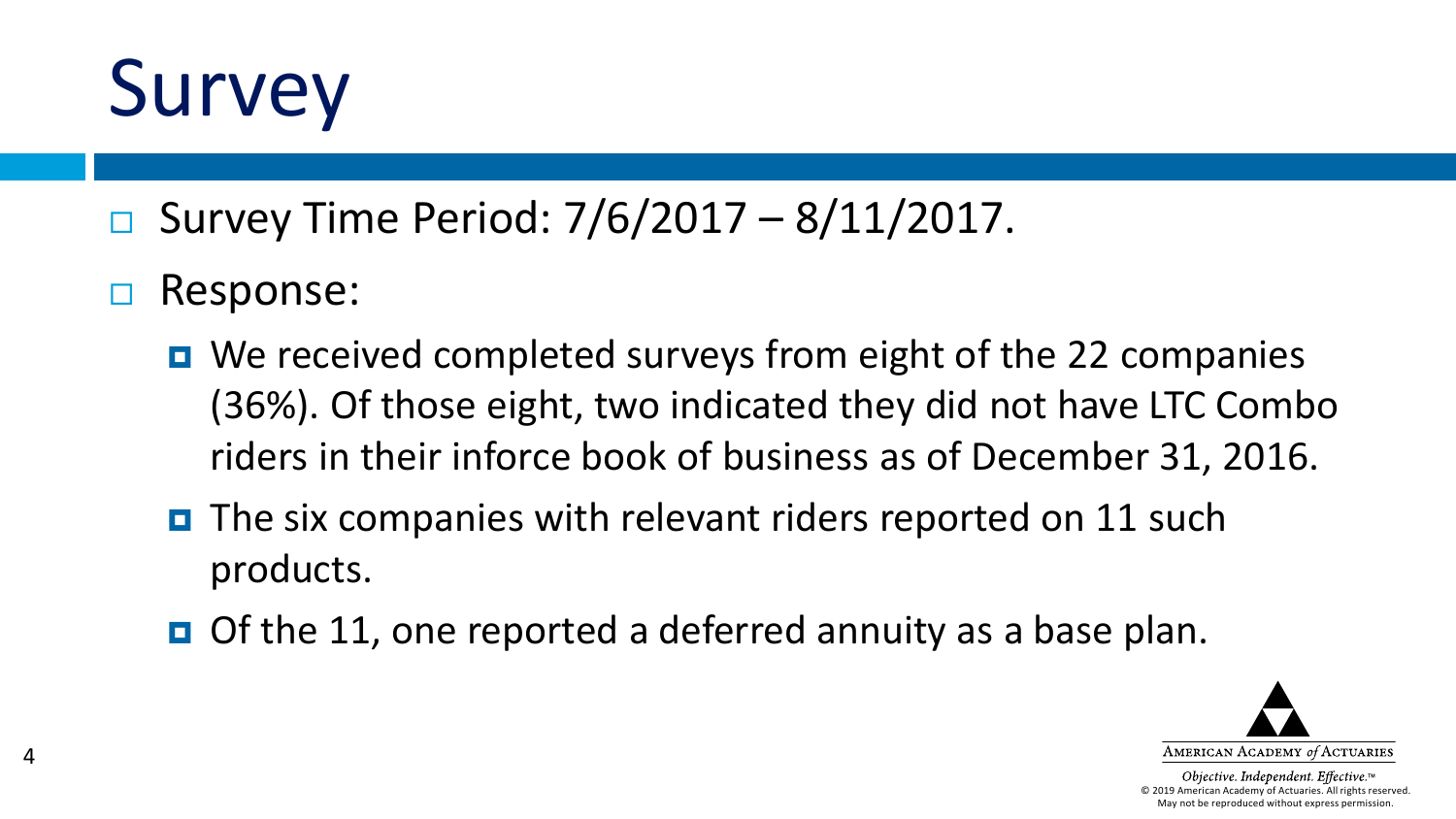## Limitations

- $\Box$  As only one company reported on a deferred annuity as a base plan, annuity valuation is not included in the practice note (PN).
- □ Following the passage of the Tax Cuts and Jobs Act (TCJA), we resurveyed for the tax valuation questions. We received no responses, therefore the question and answer on tax reserves does not address a range of practices, only the requirements of TCJA.
- □ Financial Accounting Standards Board (FASB) Long Duration Targeted Improvements is not addressed.

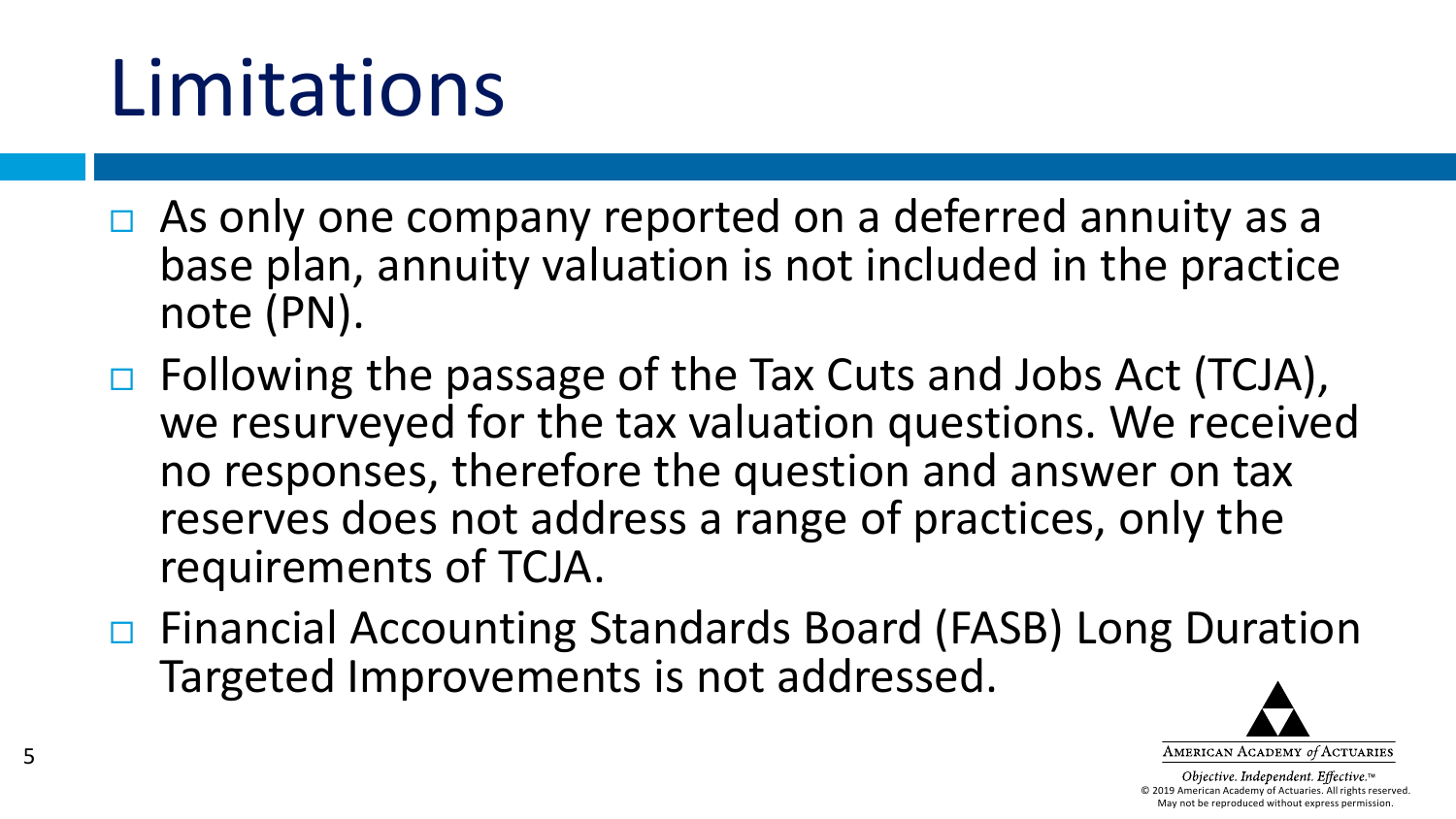## Topics Addressed

- $\Box$  Statutory Reserves
- $\Box$  Provisions for Adverse Deviations (PADs)
- □ Mortality
- Lapses
- Tax Reserves
- GAAP Reserves
- Disabled Life Reserves
- □ Yearly Renewable Term (YRT) Long-Term Care (LTC) Rider

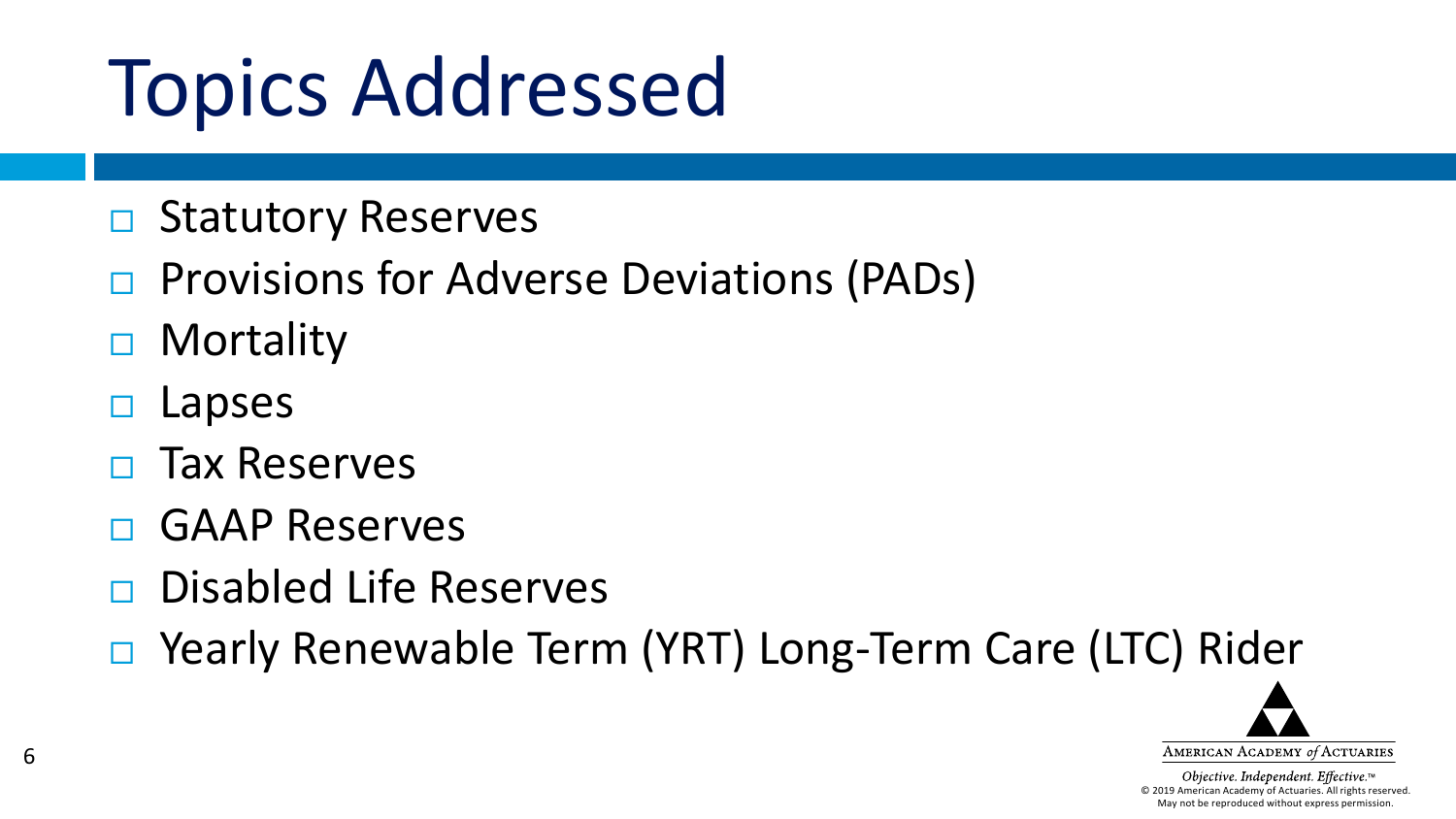## Statutory Reserves

7

**Question 1: Are statutory LTC rider reserves usually developed independent of life reserves, or as an integrated calculation?**

- $\Box$  PN addresses citations from LTC Model Regulation, the Universal Life Insurance Model Regulation, and VM20. Requirements are not consistent regarding separate reserve models, and separate premiums vs. charges for LTC benefits.
- $\Box$  From the survey results, companies report using a separate reserve calculation individually for both accelerated benefits (AB) and extension of benefit riders using a 1-Year Preliminary Term basis.
- $\Box$  One survey response reported using one-half the discounted cost of insurance for the current age ( $\frac{1}{2}$  cx) for the LTC AB rider reserve.

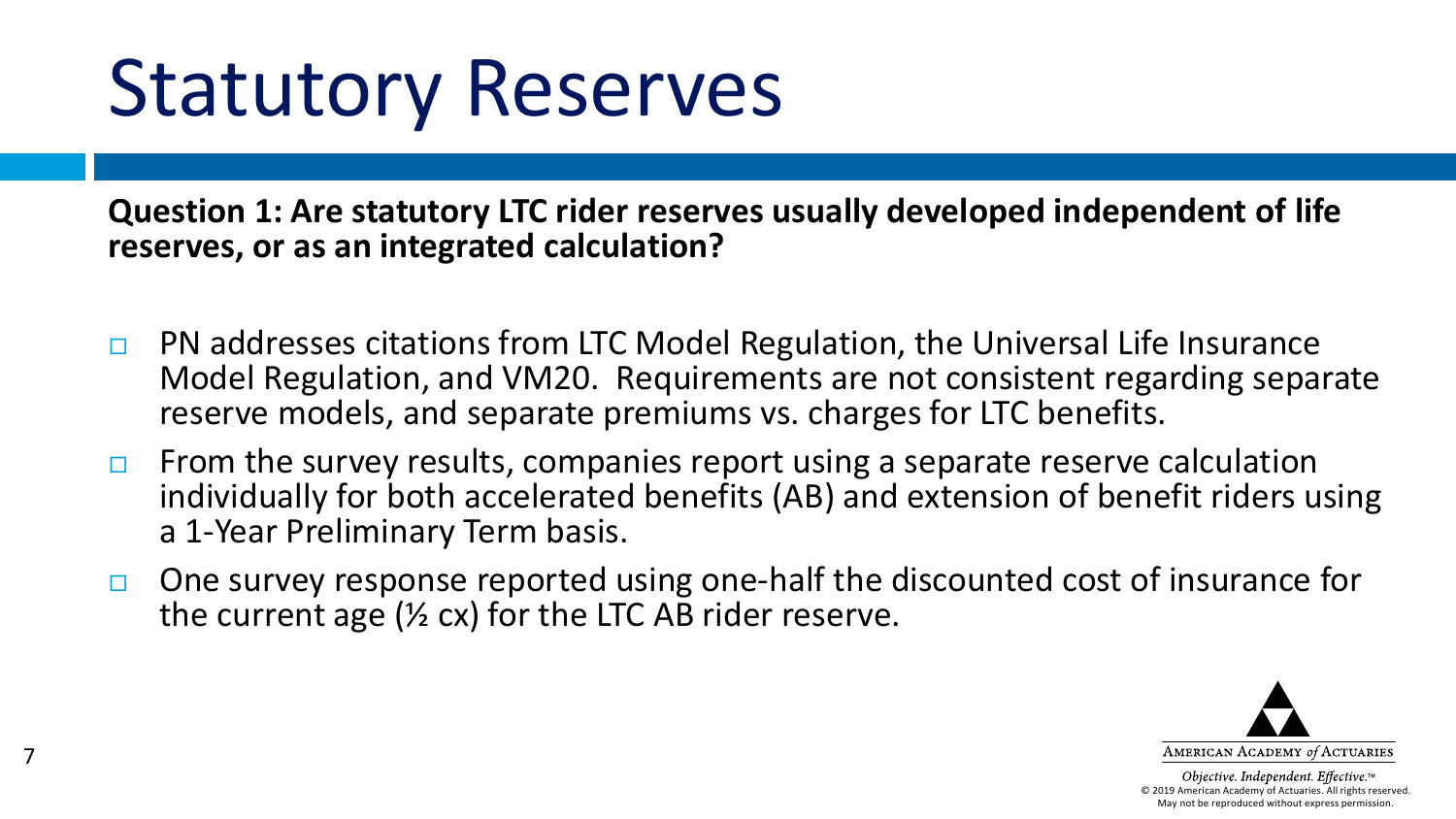## Provisions for Adverse Deviation (PADs)

**Question 2: When are PADs required in statutory reserve calculations for combination products, and how are they derived when PAD might increase reserves for the LTC rider and decrease the present value of the liabilities for the base plan?**

- $\Box$  May have offsetting impacts between life and LTC benefits.
- $\Box$  LTC Model Regulation 641, Section 18A, a reserve developed for life coupled with LTC AB riders should never be less than the standalone life reserve.
- $\Box$  Current range of practice on PADs includes testing of PADs on multiple assumptions, with a review of results for reasonableness and with the principle of increasing total reserves over unpadded levels.

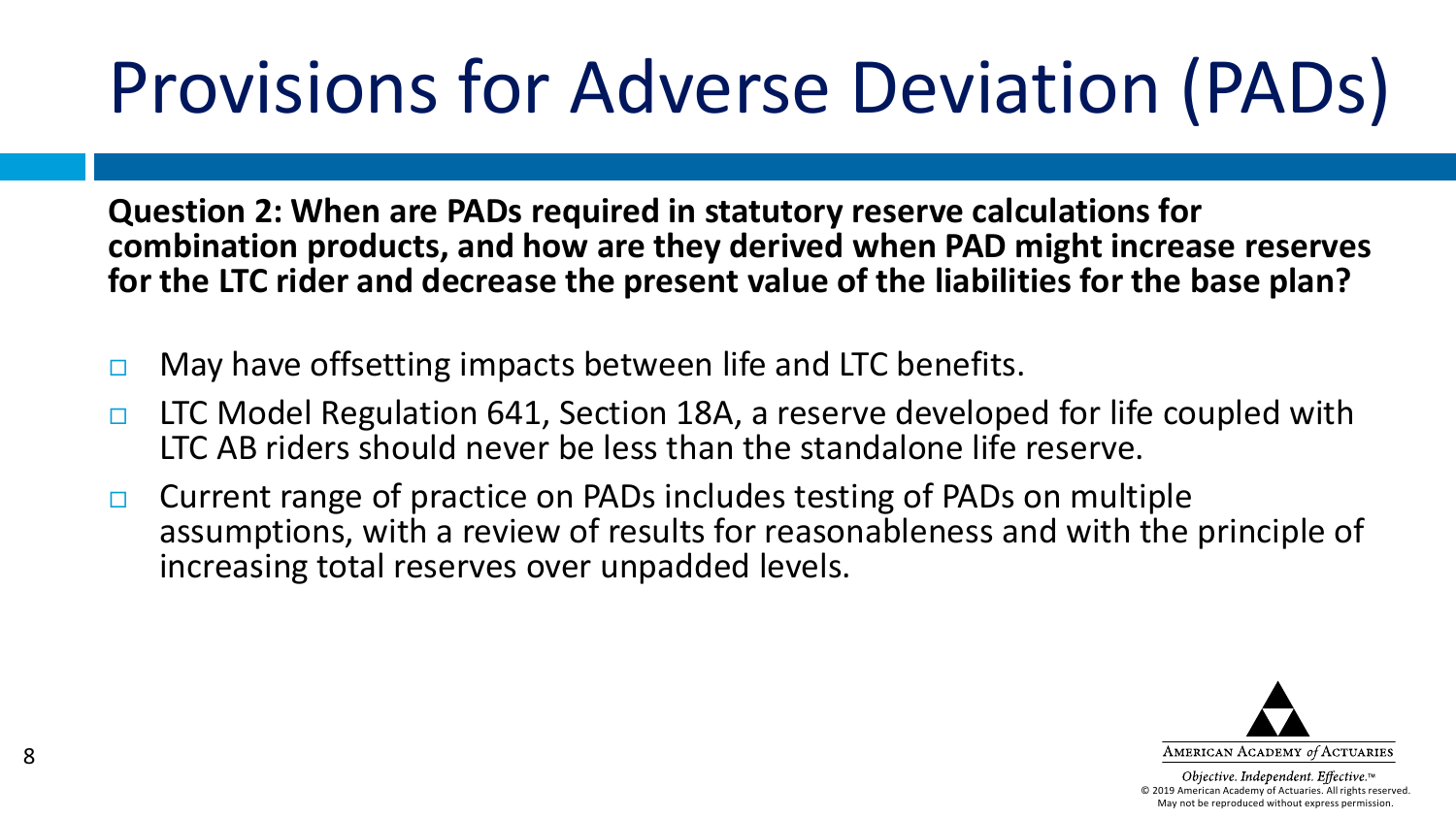# **Mortality**

**Question 3: What mortality basis is used in the development of statutory LTC rider reserves?**

- **EXTE Standard Valuation Law (SVL) No notable guidance is provided on combo** products.
- $\Box$  Valuation of Life Insurance Model Regulation Riders are not specifically mentioned in this regulation.
- $\Box$  Health Insurance Reserve Model Reg Section 4.B 1994 GAM (group annuity mortality table) is prescribed for valuation mortality for LTC.
- $\Box$  A multi-decrement model would use one valuation mortality table.
- $\Box$  Adverse mortality experience reduces the life insurance profits but increases the LTC rider profits, as fewer people will survive to claim LTC benefits. One of the key synergies of combo products.

© 2019 American Academy of Actuaries. All rights reserved. May not be reproduced without express permission.

AMERICAN ACADEMY of ACTUARIES Objective. Independent. Effective.™

9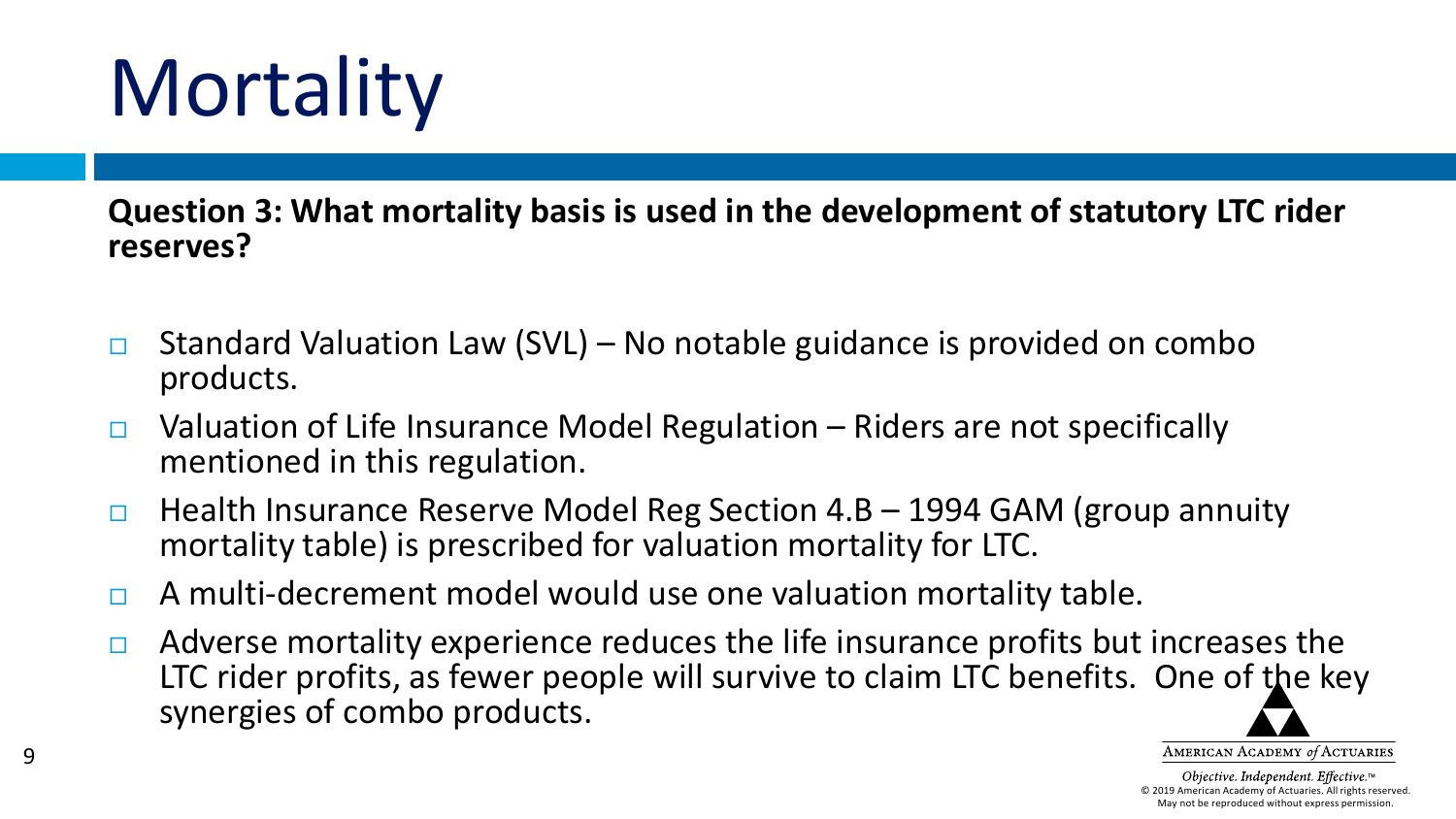

**Question 4: What issues arise when utilizing lapse assumptions in the development of statutory LTC rider reserves?** 

- □ LTC Model Regulation 641 section 18A, accelerated LTC benefits on life contracts.
	- **D** Multiple decrement model utilizing all relevant decrements except voluntary terminations.
	- Single decrement approximations are acceptable if the calculation produces essentially similar reserves, if the reserve is clearly more conservative, or if the reserve is immaterial.
- $\Box$  Health Insurance Reserve Model Regulation requirements for voluntary terminations.
- $\Box$  Most companies in the LTC combo product market are using separate calculations for reserves on the life base plan and active life ("contract") reserves on LTC AB riders.

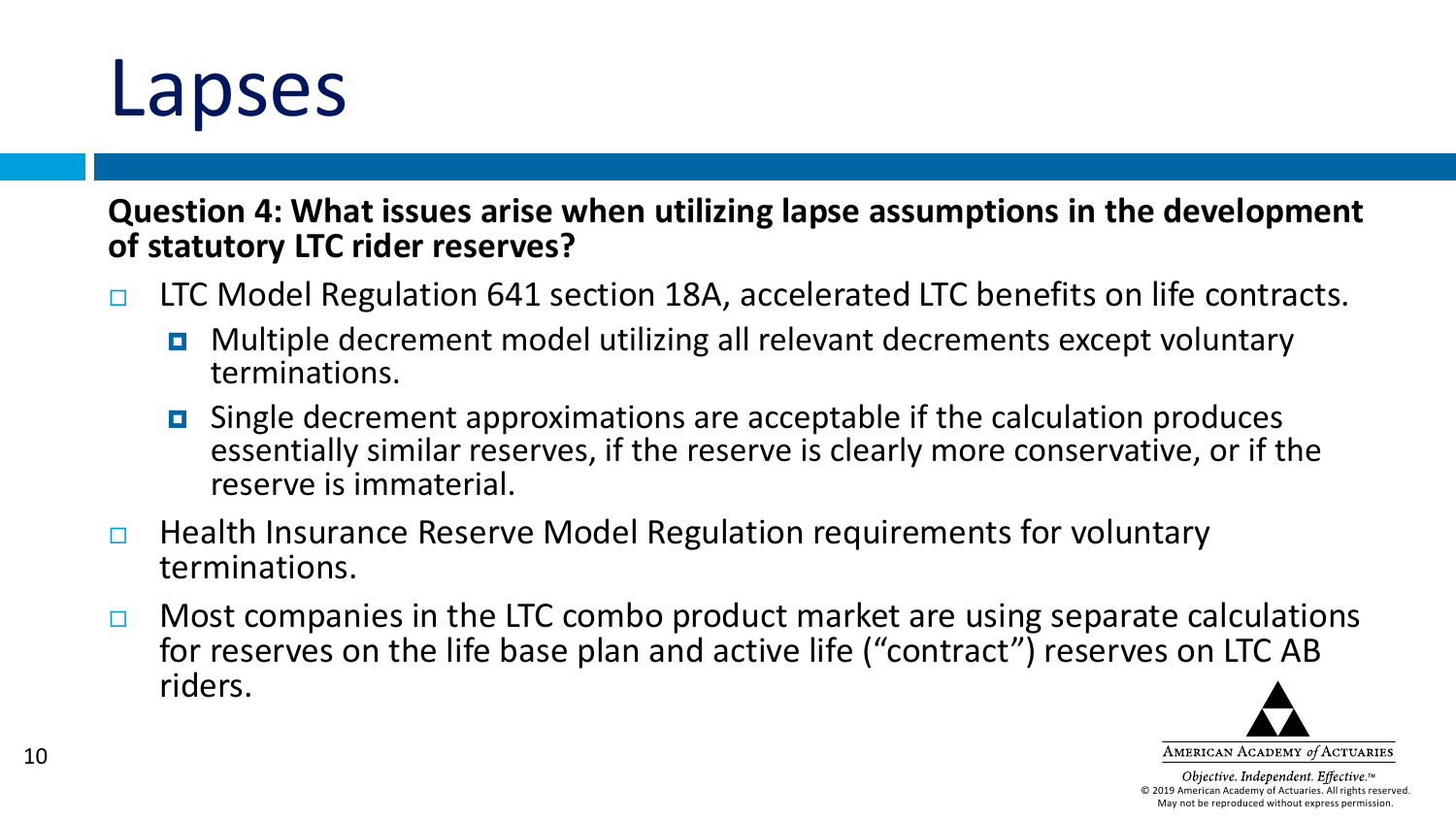#### Tax Reserves

**Question 5: What are the considerations in the development of tax basis reserves for LTC riders on life or annuities?**

- $\Box$  TCJA was effective  $1/1/2018$ .
- $\Box$  Tax reserve for life insurance reserves is 92.81% of the reserve using the prescribed method. The cap of the statutory reserve and floor of the net surrender value is unchanged for TCJA.
- $\Box$  Section 811(a) of the Internal Revenue Code (IRC) prescribes the assumptions used "for purposes of the annual statement approved by the National Association of Insurance Commissioners."
- $\Box$  No longer prescribed tables and interest other than those used for the statutory reserves. The method for LTC is 2-Year Preliminary Term for issue years prior to 1992, or 1-Year Preliminary Term for issue years 1992 and subsequent.

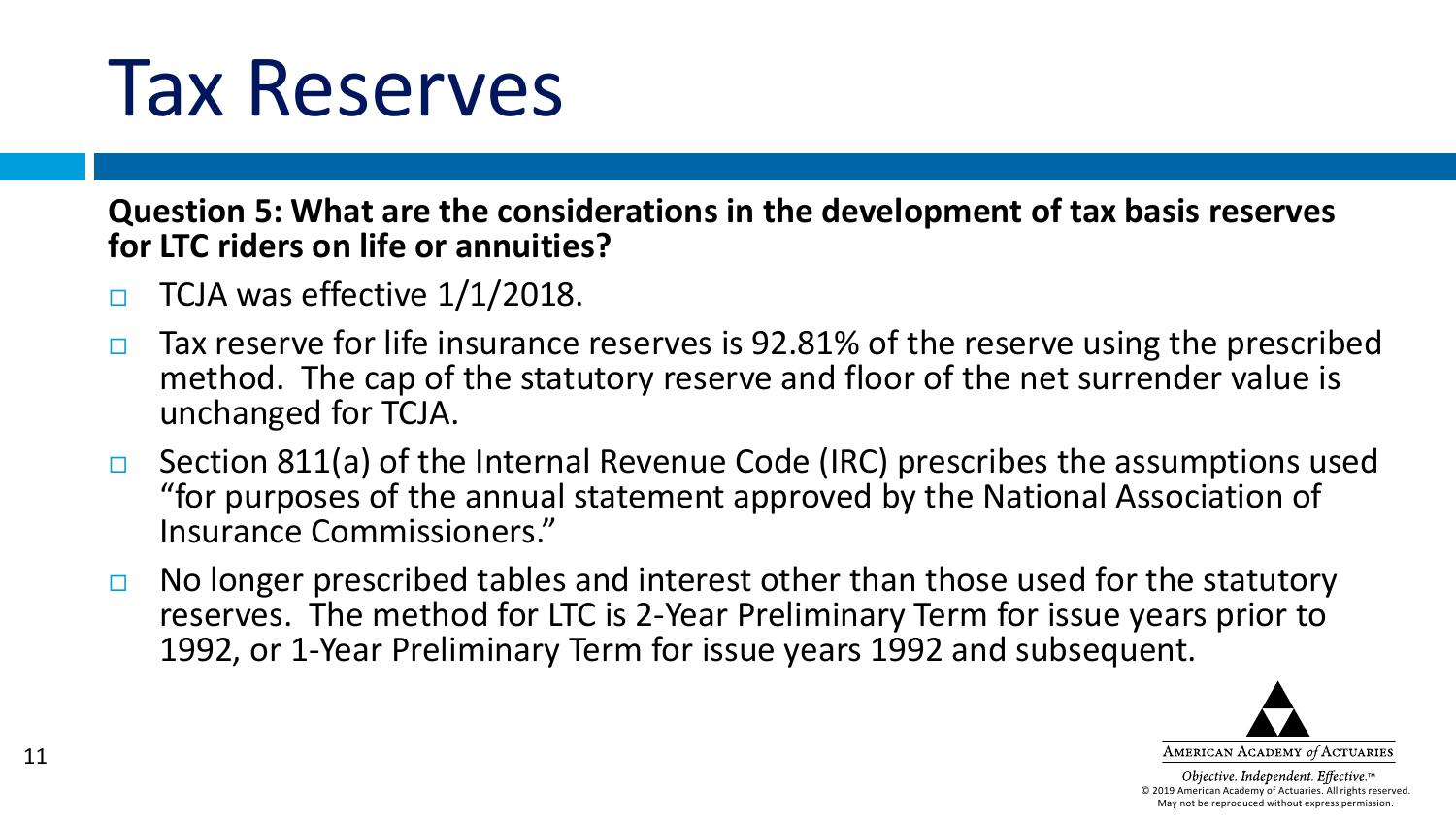## GAAP Reserves

**Question 6: What are the considerations in the GAAP valuation of LTC riders on life policies?**

- $\Box$  Five responses that separate reserves were calculated for the LTC rider including both AB and extension of benefit riders. Valuation models for the life insurance and LTC benefits are separate, each with their own methods and assumptions.
- $\Box$  Three responses that an integrated calculation with a multi-decrement approach was used. Most common integrated calculation uses FASB Statement of Position (SOP) 03-1.
	- Are insurance liabilities required in addition to the account balance?
	- SOP 03-1 requires a "profits followed by losses" test, "if the amounts assessed against the contract holder each period for the insurance benefit feature are assessed in a manner that is expected to result in profits in earlier years and losses in subsequent years from the insurance benefit function."

AMERICAN ACADEMY of ACTUARIES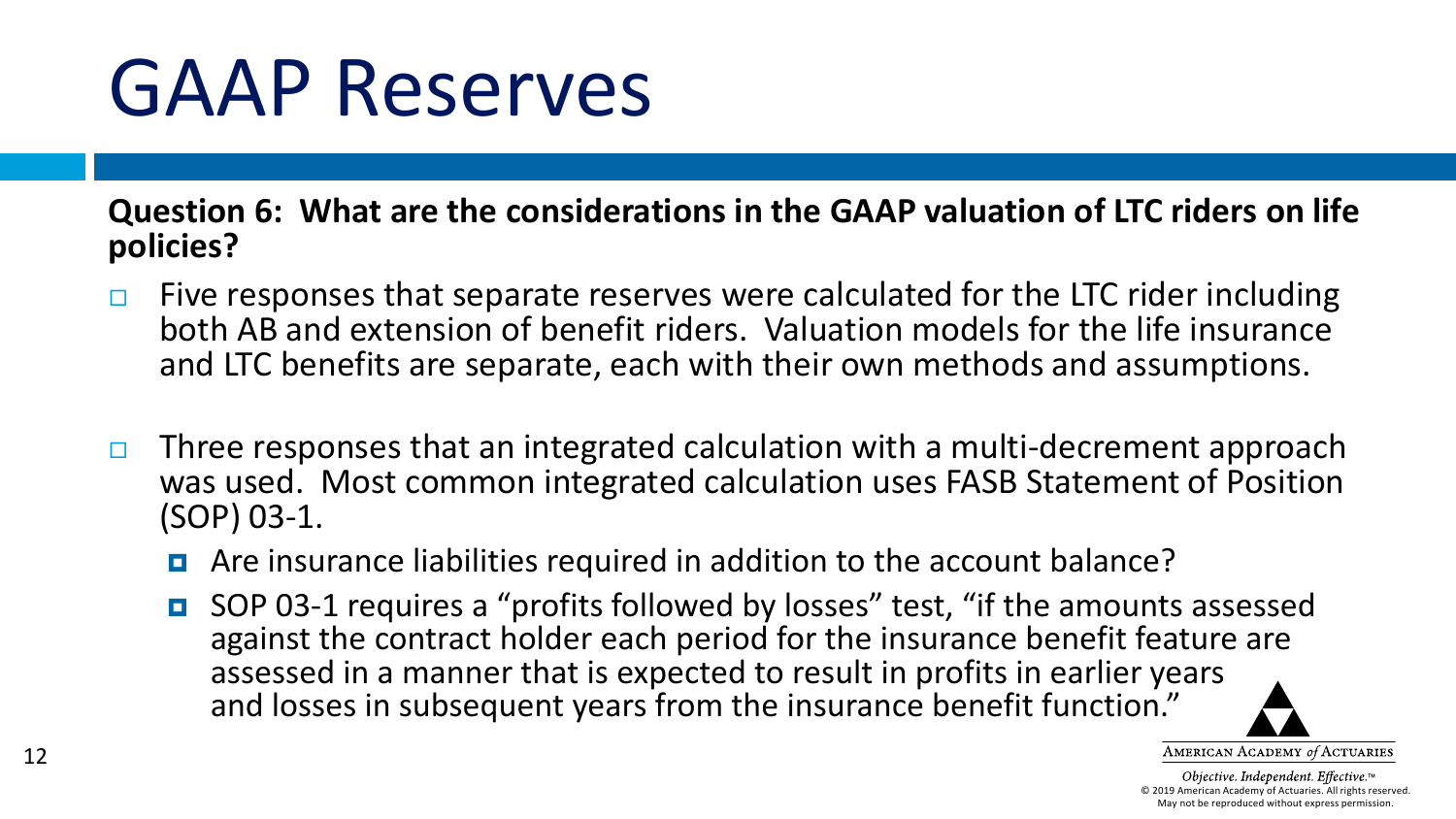## Disabled Life Reserves

**Question 7: What are the considerations in the development of statutory disabled life reserves for LTC riders on life or annuities?**

- $\Box$  Disabled Life Reserve (DLR) generally calculated using claim termination rate assumptions, benefit utilization, and valuation interest discount rates.
- $\Box$  Some companies reflect recoveries in termination rates, others use on-claim mortality only.
- $\Box$  AB claim benefit is two components, surrender value of the base plan, and Net Amount at Risk (NAR). Surrender value is a floor to reserves, so many would establish DLR based on NAR only with remainder a reduction to surrender value.
- □ Situs of care may not be reflected (aggregate termination rates), or original situs, or current situs.

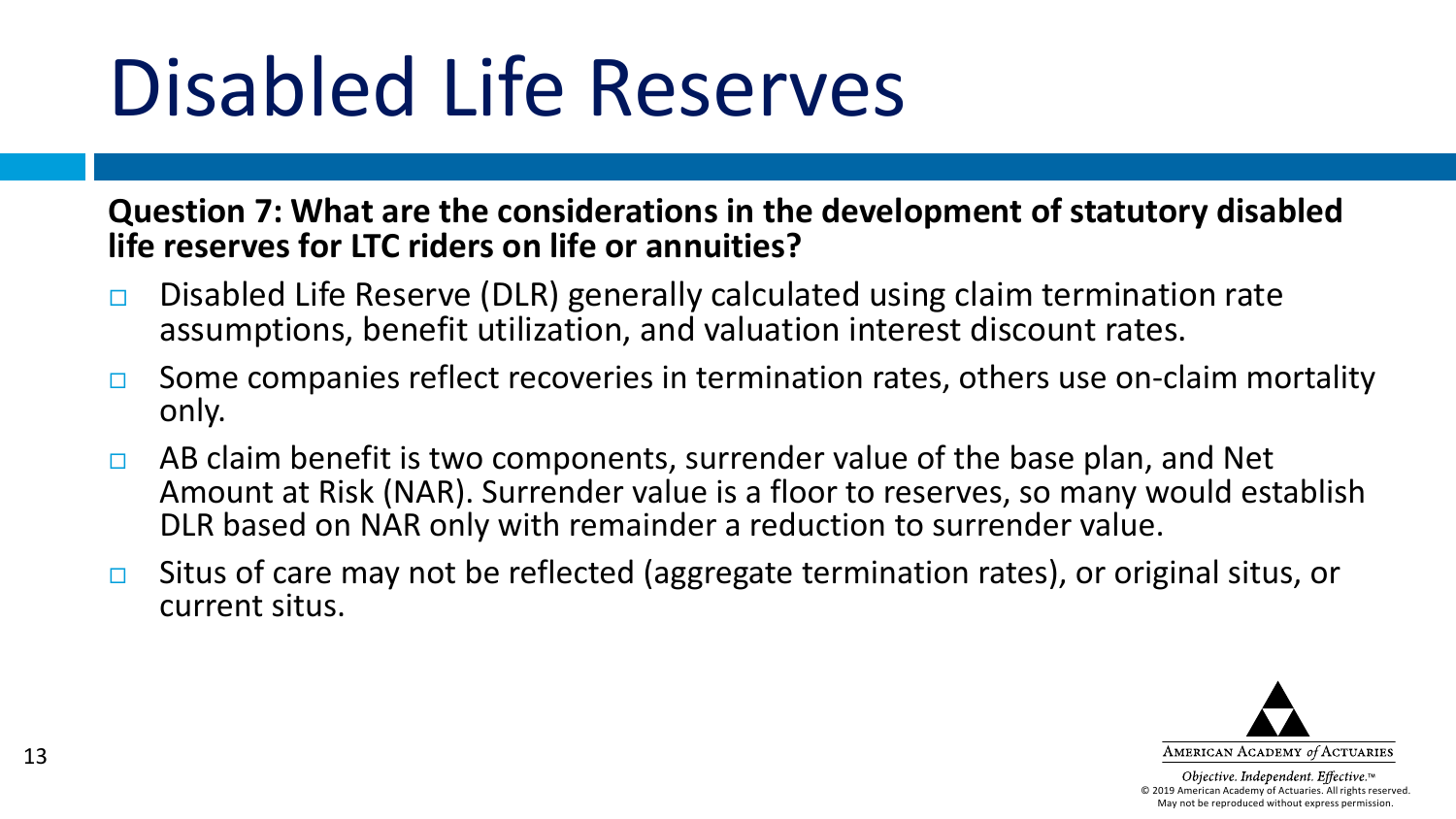## YRT LTC Rider

**Question 8: What are the considerations in the development of the active life reserve methodology for an LTC AB rider with Yearly Renewable Term (YRT) premiums or charges?**

- $\Box$  From the survey results, most companies use separate models for the base policy and the LTC rider.
- $\Box$  Consider the slope and structure of the YRT LTC premium scale.
	- **If the slope is materially the same as the LTC claim costs,**  $\frac{1}{2}$  **cx may be** appropriate.
	- For premium structure that becomes level or ceases at an attained age, pre-<br>funding the claims at those attained ages through the active life reserve may be considered.
- $\Box$  For a valuation using an integrated model for the base and LTC rider, the reserve will be based on the combined cash flows.

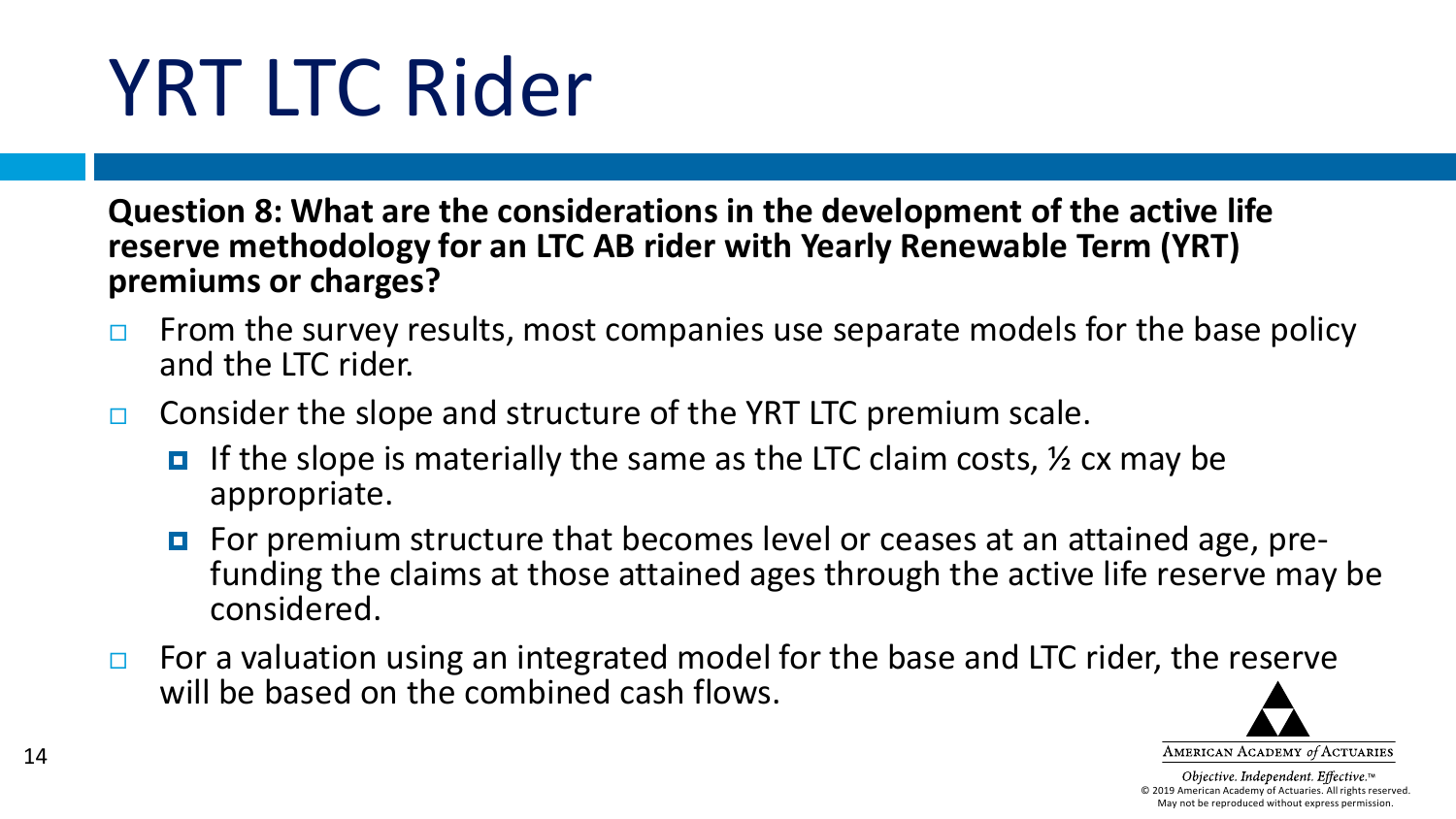

#### □ Currently exposed for 45-day comment period, ending September 2, 2019.

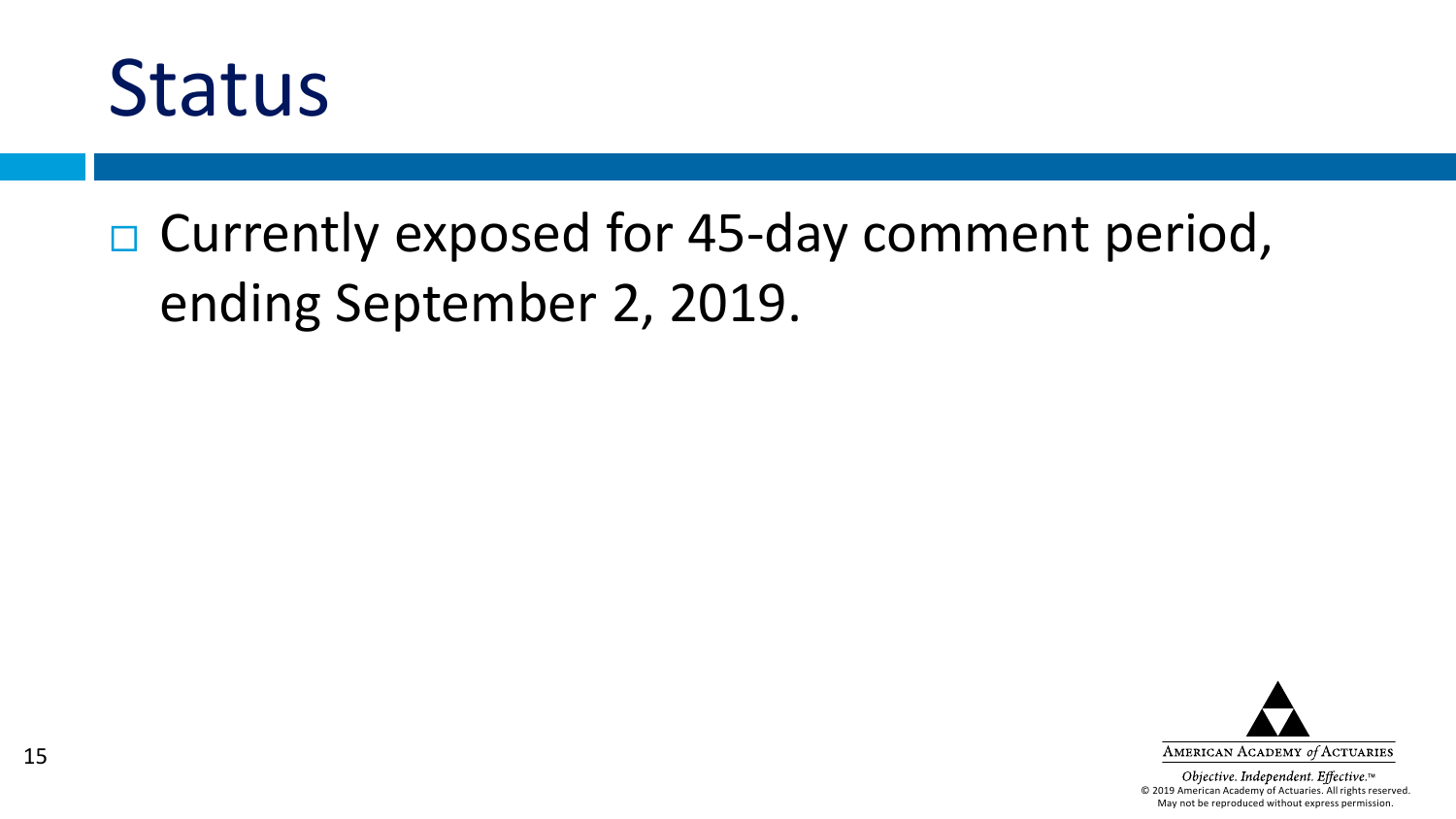#### Questions?